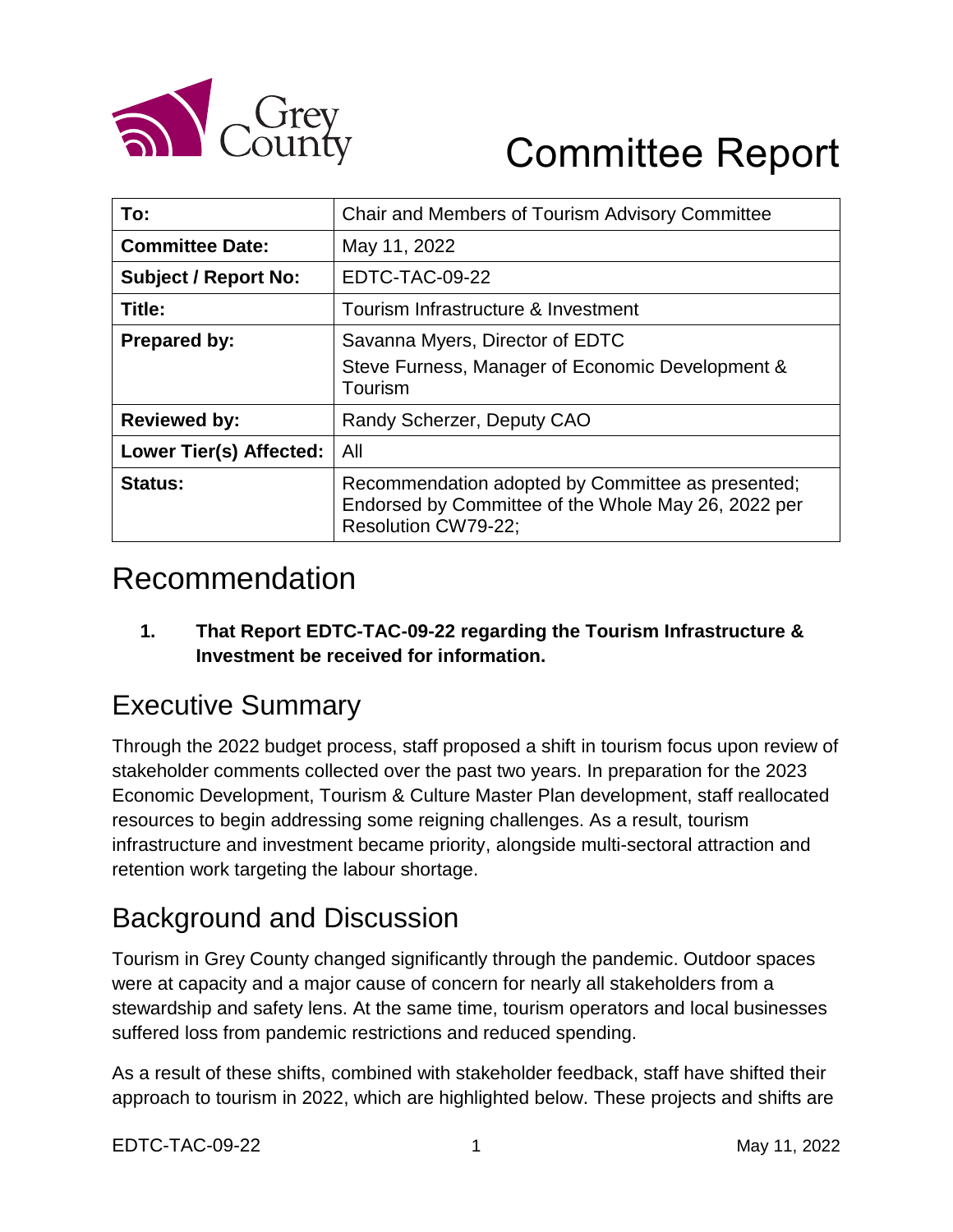made possible through multi-departmental collaborations between Economic Development, Tourism & Culture, Planning, Transportation and Communications. The collective resources and staff expertise enable this important work to move forward.

#### **OMG Group**

Grey County Outdoor Management Group (GC OMG) is a group of regional partner organizations dedicated to sharing information and collaborating on projects with the goal of developing and maintaining trails and outdoor areas through sustainable management practices. This will contribute to overall benefit of outdoor recreation and tourism across Grey County and support individual mandates of member organizations.

The group was established in 2021 and expanded in 2022 under the [terms of reference.](https://docs.grey.ca/share/public?nodeRef=workspace://SpacesStore/4484600b-018b-4c6e-8d7a-3cb44d4bc68c)

#### **Investment in Infrastructure**

Major investments in tourism infrastructure for 2022 includes:

- CP Rail Trail Stone Dust Completion
- Kolapore Parking Lot
- Cycling & Trails Signage
- Hoggs Falls Trail Redevelopment

These projects are funded by EDTC, Planning and Transportation budgets, which includes funding received by Investing in Canada Infrastructure Program (ICIP).

Through the outdoor management group, consideration and planning for infrastructure investment is now also underway for:

- Beaver River Access
- Hoggs Falls
- Metcalfe Rock

While identifying issues and possible solutions are ongoing, improvements to natural assets are not easily achieved. Key to this challenge is land ownership, with multiple stakeholders and landowners involved, including Ministry of Natural Resources, Conservation Authorities, User Group Trail Associations and private landowners and operators. Approval processes also take significant time, in part because the land is regularly located in hazard lands such as flood plains.

That said, staff are committed to finding solutions to the over-use of natural assets, which continues to cause carrying capacity issues. For example, lack of washroom facilities, emergency vehicles unable to access through roads, increased liability related to risk taking, are all related to overcrowding at facilities designed for five vehicles yet now report 60 to 100 or more at times.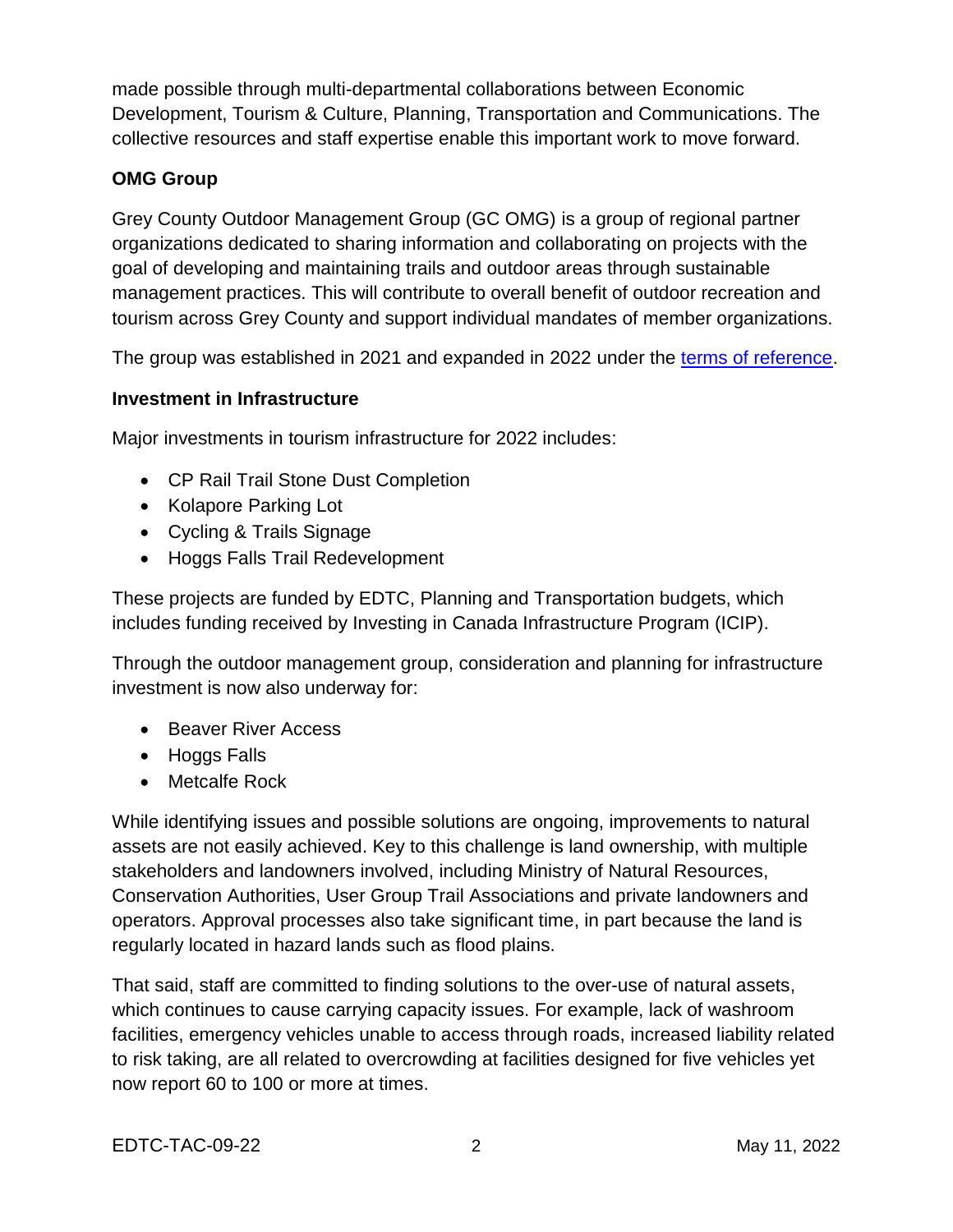Marketing will also play a key role to counter misinformation generated by social media. For example, tubing down the Beaver River. It takes significantly longer to float down the unmarked river in an area of minimal current and little cell phone coverage, which results in calls to emergency services and difficulty locating people.

As a result, the high use areas are getting a multi-discipline approach which includes on-site signage, parking signs, an ambassador program and social media messages. Longer term parking lot improvements are being considered, including the possibility of paid parking which has helped to curb popularity elsewhere.

#### **Tourism Investment**

- December 2021, Georgian Bluffs sold the Wiarton-Keppel International Airport to Clayton Smith for \$2.6 million.
- January 2022, Westway Capital purchased the municipally owned upper Talisman lands and former golf course at the resort for \$2.5 million.
- Staff assisted Grey Highlands with their investment strategies, helping link opportunities for Markdale's Downtown Redevelopment RFP.
- Grey County is investing in the inaugural Blue Mountain Film Festival through sponsorship of the industry forum to leverage attraction and retention opportunities.
- Staff partnered with West Grey to develop a Business Mix Analysis for downtown Durham and Neustadt to support business attraction and retention efforts in addition to marketing potential. Meaford and Owen Sound projects will begin in 2022.
- Staff are exploring hotel investment opportunities with Hanover based on their hotel feasibility study.

Through the upcoming Grey County Investment Strategy, staff will continue to take a steady and strategic approach to further advancing priority investment opportunities across the County. The strategy will be brought to Committee of the Whole for consideration in May.

It is also important to recognize the significant funding investments made by Federal and Provincial governments to support tourism businesses. Locally, RT07 is a fundamental partner and leader in supporting tourism businesses with funding, marketing and training. Economic Development staff, the Business Enterprise Centre and Catapult Grey Bruce have also been quick to provide support and mentorship to businesses and will continue to offer these services as part of regular operations.

#### **Marketing the Business**

Given the awareness and popularity of Grey's outdoor assets, focused marketing of green space is not required at present time. Instead, marketing efforts will focus on the

EDTC-TAC-09-22 3 May 11, 2022